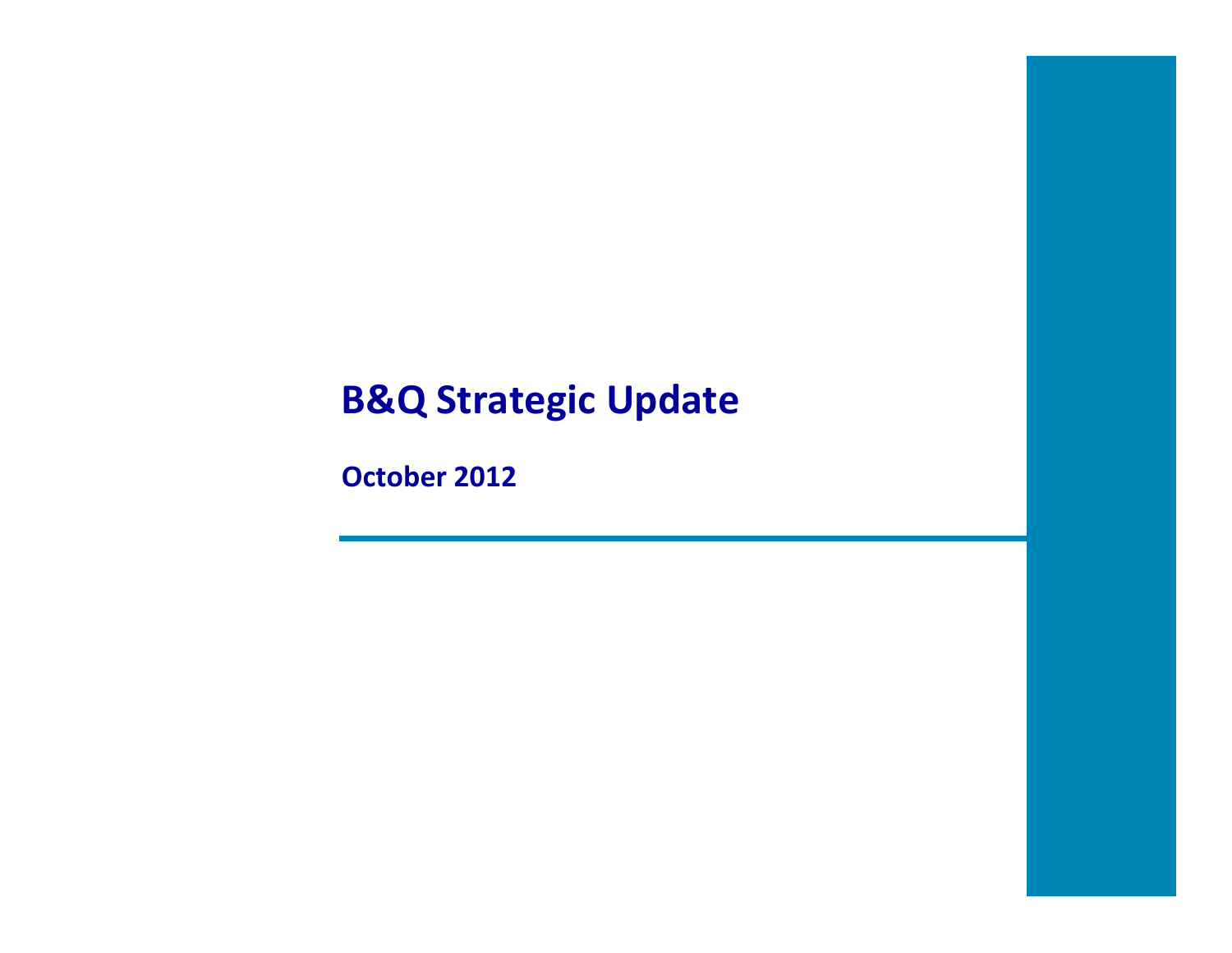### **B&Q has developed a vision and strategic plan in response to Kingfisher's ambitions**

#### **Kingfisher's purpose**



#### **B&Q's response to Kingfisher's purpose …**



#### **Kingfisher's strategic plan**



#### **B&Q's response to Creating the Leader …**



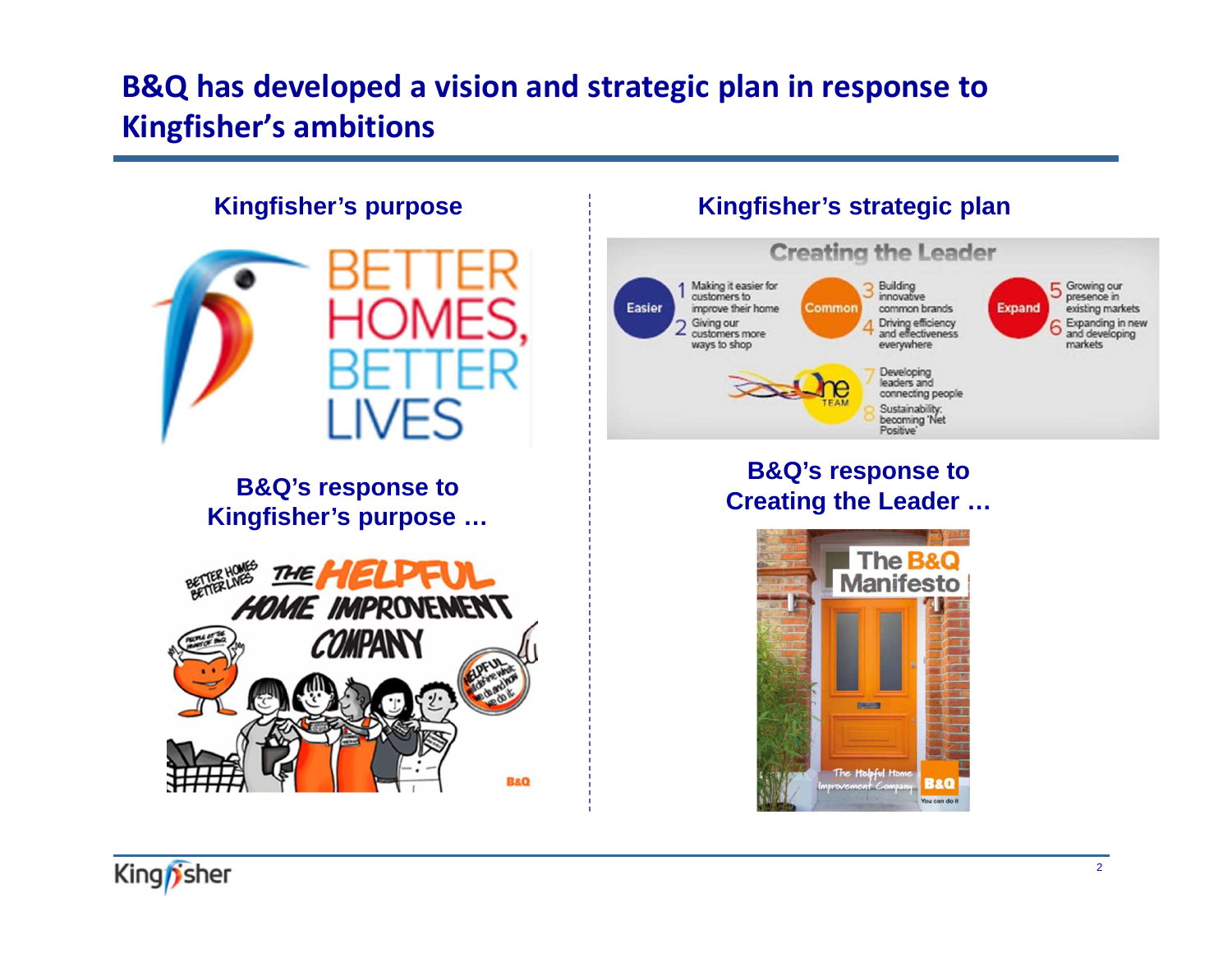### **The B&Q Manifesto has been created to determine the customer outcomes of the strategy – ensuring customers benefit from the plan**



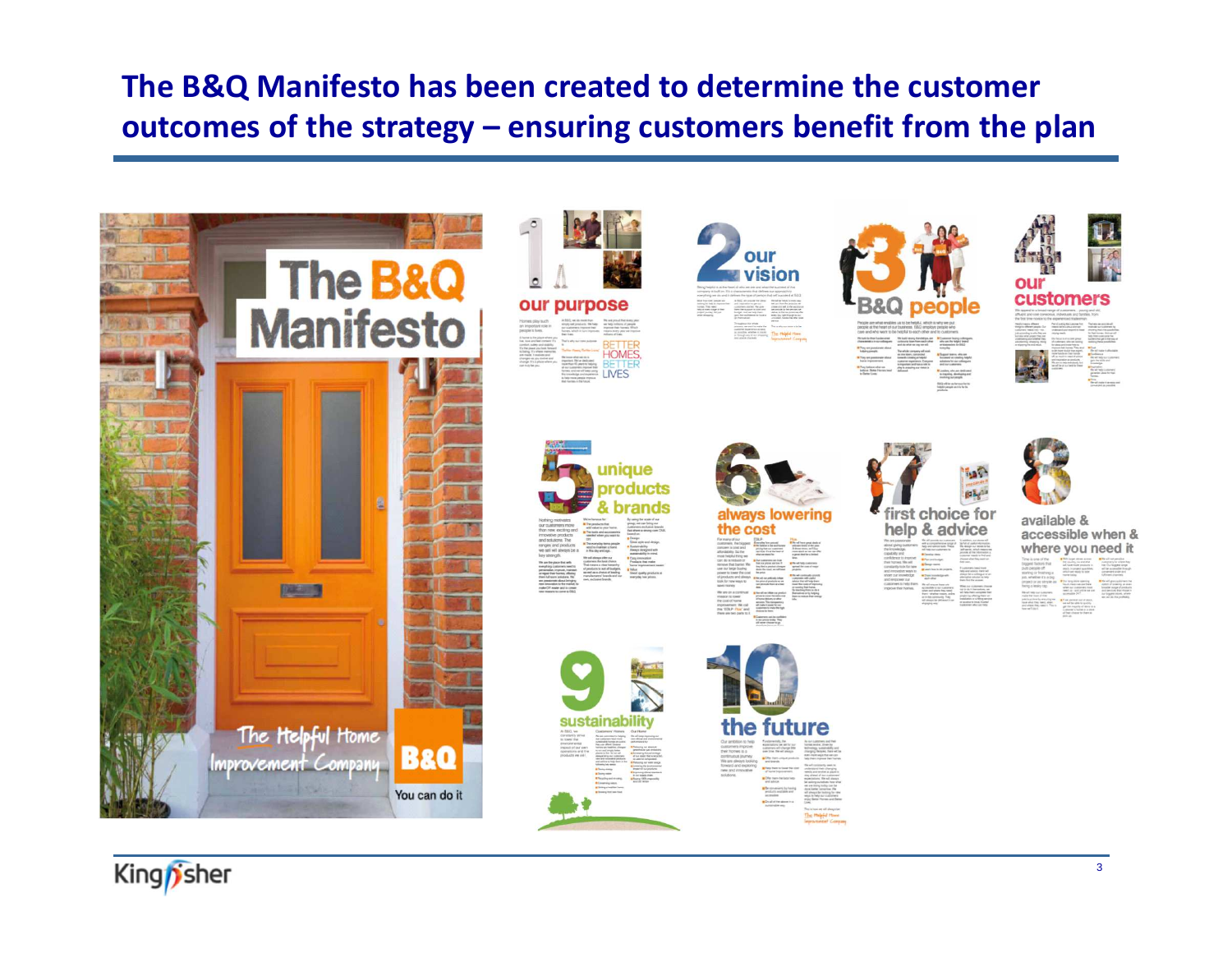### **Our strategic plan will support delivery of our vision and manifesto**



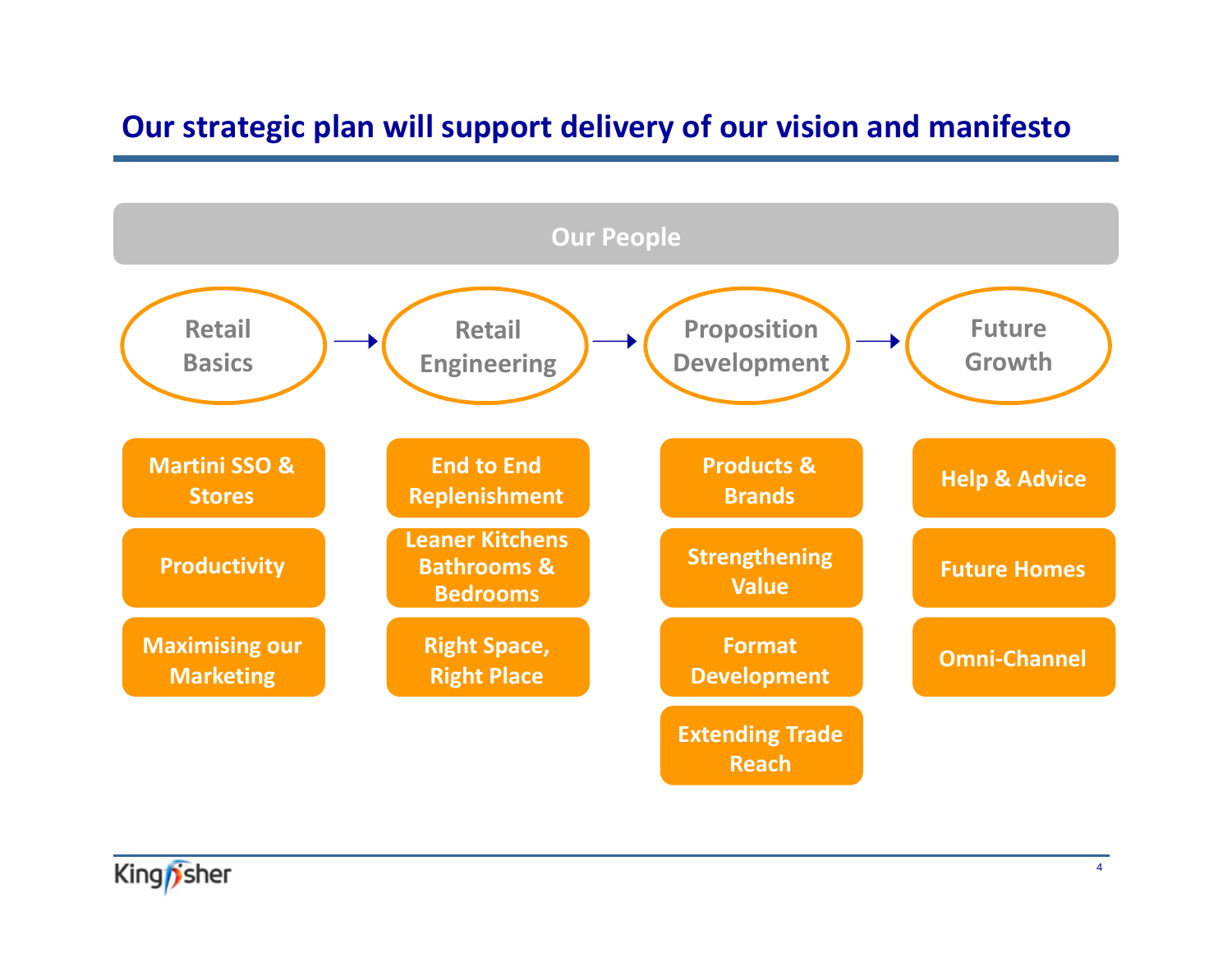### **We have developed a clear vision for our Kitchens Bathrooms and Bedrooms proposition**



# the **KBB** purpose

Rooms at the heart of the home

Our purpose is to enable our oustomars to realise thair dreams and improve thair homes. We will use our experience and knowledge to ensure all of our customers are able to achieve better homes, and through this better lives.

### **Kitchens Bathrooms Bedrooms Vision**

We will help people make better homes We will create raving fans We will deliver market leading growth We will be profitable all year round We will be simple & straightforward

The Helpful Home Improvement Company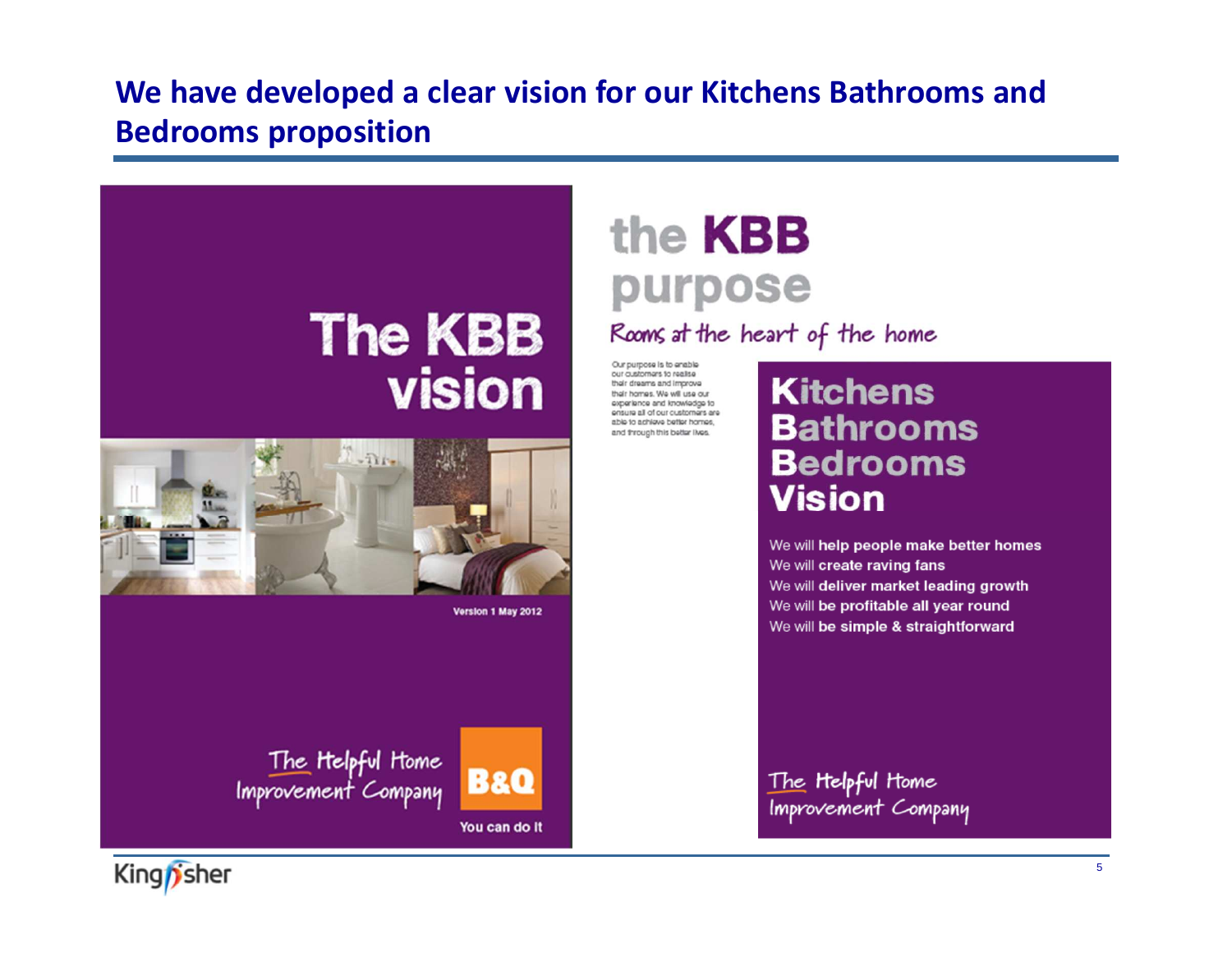### **B&Q kitchen prices can now be transparently compared with the our competitors**



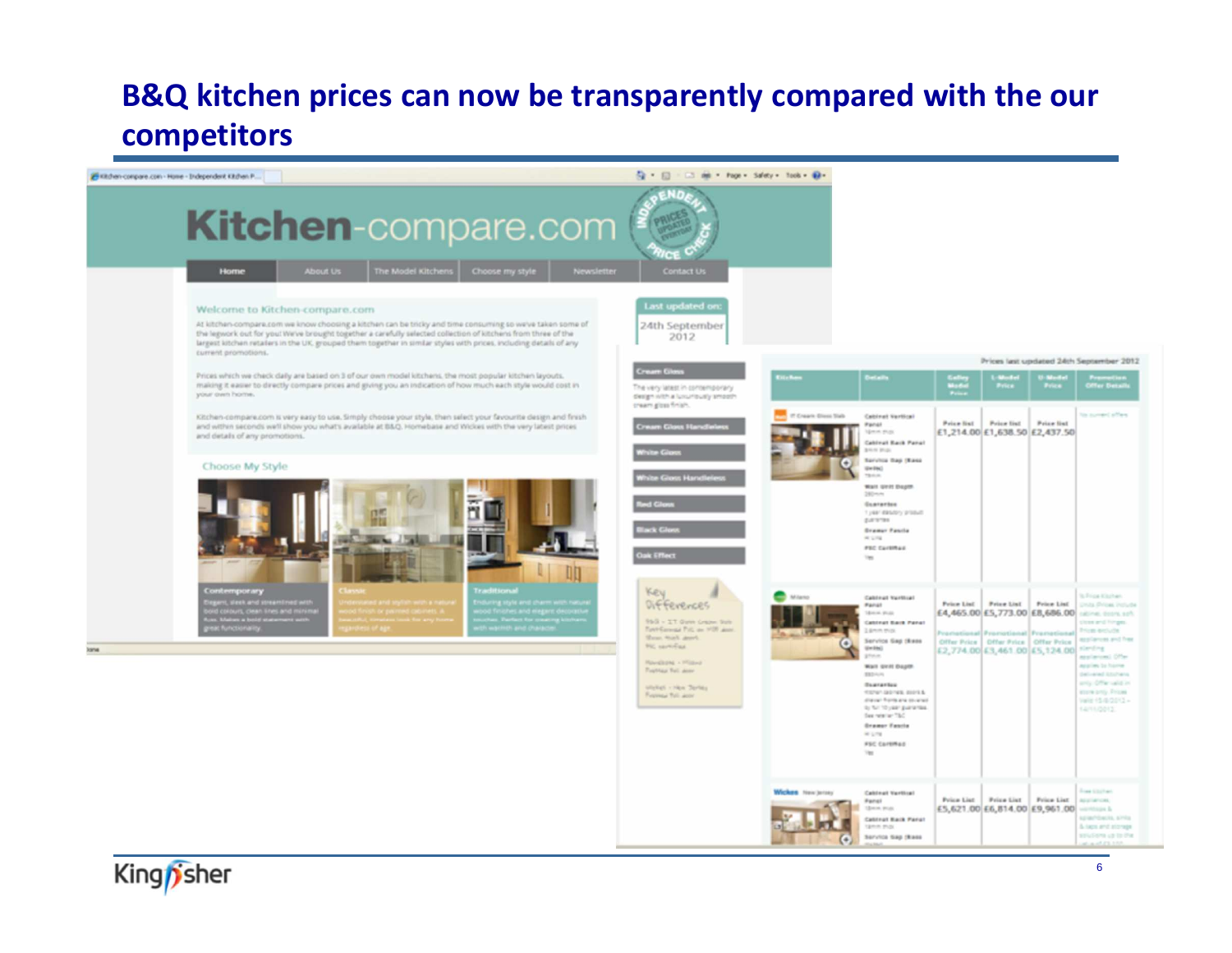### **Our omni-channel strategy supports the four customer pillars that underpin our vision**

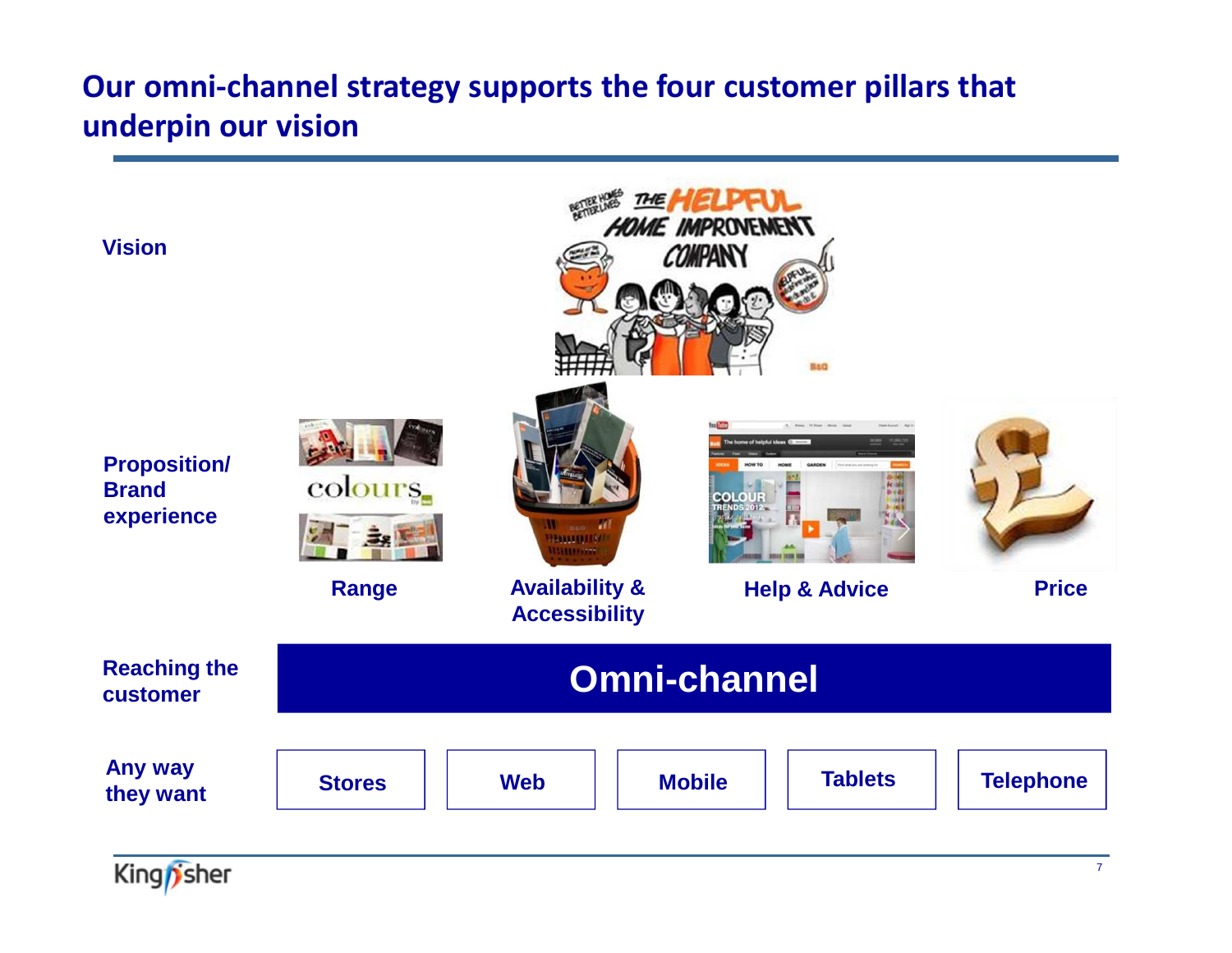### **We will offer our customers unique products and brands through all channels**

- • By using the scale of our group, we can bring our customers exclusive brands that share a strong core DNA
- $\bullet$  We will achieve this through:
	- Common ranging
		- • Increasing the amount of shared products with Castorama France
	- Direct sourcing
		- • Leveraging scale and relationships of Kingfisher Group to generate enhanced value
- • We're making good progress through recent range reviews including tiling and flooring
	- More than 8% of B&Q's total sales are now generated from products in common with other opcos
	- More than 20% of B&Q's sales are from products sourced through Kingfisher Group